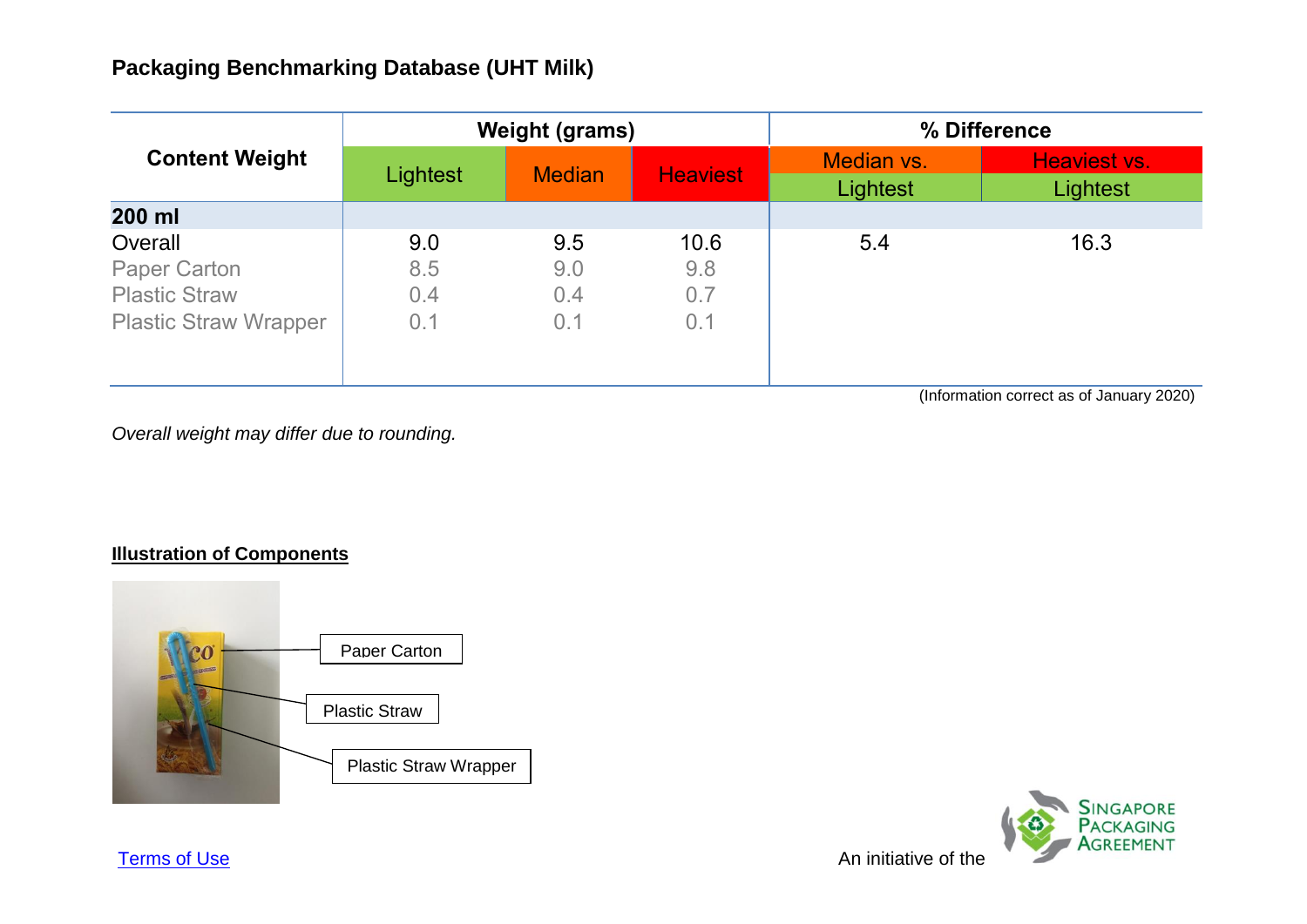| <b>Content Weight</b>        | <b>Weight (grams)</b> |               |                 | % Difference           |                          |
|------------------------------|-----------------------|---------------|-----------------|------------------------|--------------------------|
|                              | Lightest              | <b>Median</b> | <b>Heaviest</b> | Median vs.<br>Lightest | Heaviest vs.<br>Lightest |
| 250 ml                       |                       |               |                 |                        |                          |
| Overall                      | 11.0                  | 11.4          | 12.9            | 3.6                    | 15.9                     |
| <b>Paper Carton</b>          | 10.4                  | 10.7          | 12.3            |                        |                          |
| <b>Plastic Straw</b>         | 0.5                   | 0.5           | 0.5             |                        |                          |
| <b>Plastic Straw Wrapper</b> | 0.1                   | 0.2           | 0.1             |                        |                          |

(Information correct as of January 2020)

*Overall weight may differ due to rounding.*

## **Illustration of Components**